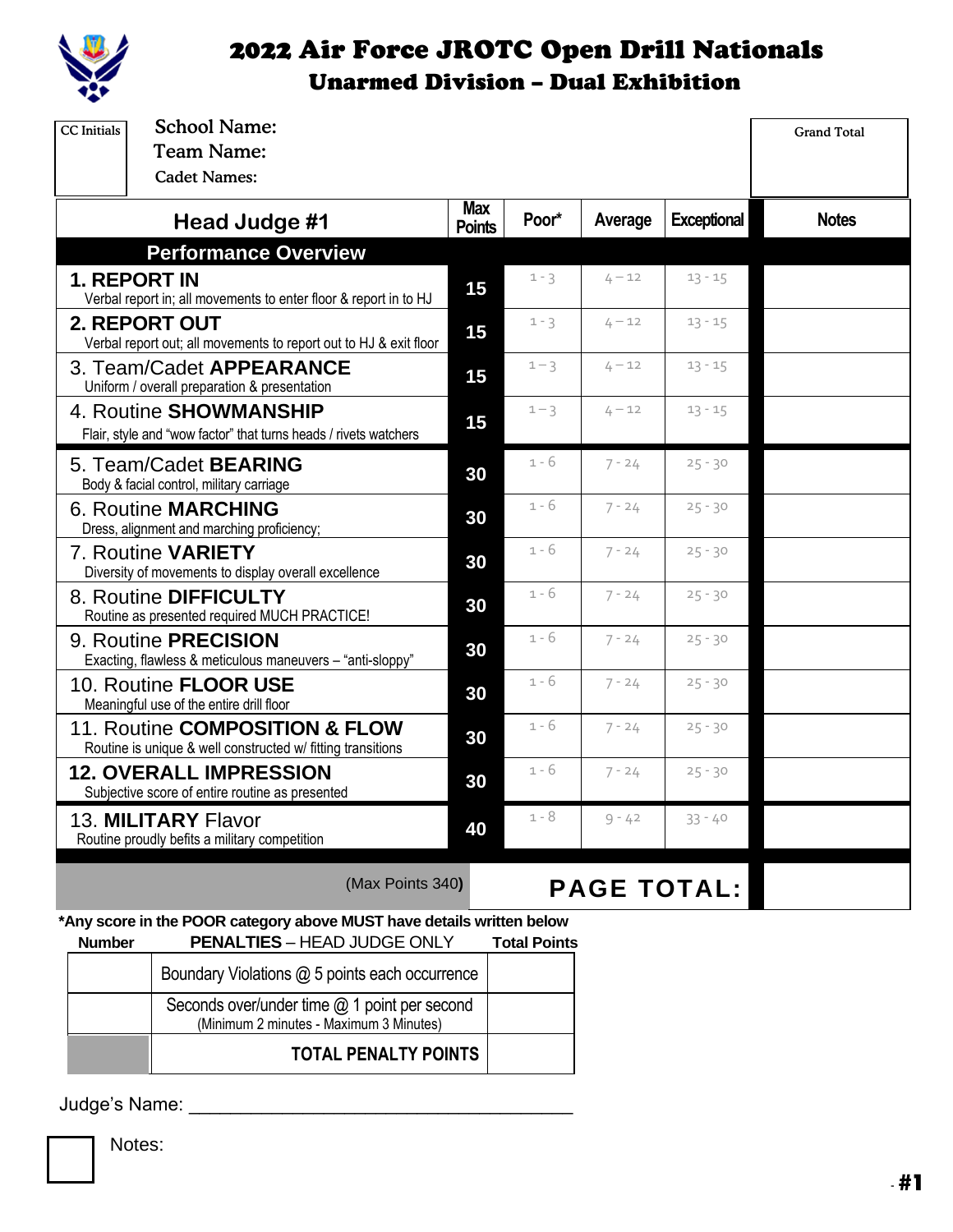

# 2022 Air Force JROTC Open Drill Nationals

## Unarmed Division – Dual Exhibition

### School Name:

Team Name:

Cadet Names:

| Judge #2                                                                                      | <b>Max</b><br><b>Points</b> | Poor*              | Average  | <b>Exceptional</b> | <b>Notes</b> |
|-----------------------------------------------------------------------------------------------|-----------------------------|--------------------|----------|--------------------|--------------|
| <b>Performance Overview</b>                                                                   |                             |                    |          |                    |              |
| <b>1. REPORT IN</b><br>Verbal report in; all movements to enter floor & report in to HJ       | 15                          | $1 - 3$            | $4 - 12$ | $13 - 15$          |              |
| <b>2. REPORT OUT</b><br>Verbal report out; all movements to report out to HJ & exit floor     | 15                          | $1 - 3$            | $4 - 12$ | $13 - 15$          |              |
| 3. Team/Cadet APPEARANCE<br>Uniform / overall preparation & presentation                      | 15                          | $1 - 3$            | $4 - 12$ | $13 - 15$          |              |
| 4. Routine SHOWMANSHIP<br>Flair, style and "wow factor" that turns heads / rivets watchers    | 15                          | $1 - 3$            | $4 - 12$ | $13 - 15$          |              |
| 5. Team/Cadet <b>BEARING</b><br>Body & facial control, military carriage                      | 30                          | 1 - 6              | $7 - 24$ | $25 - 30$          |              |
| <b>6. Routine MARCHING</b><br>Dress, alignment and marching proficiency;                      | 30                          | $1 - 6$            | $7 - 24$ | $25 - 30$          |              |
| 7. Routine VARIETY<br>Diversity of movements to display overall excellence                    | 30                          | $1 - 6$            | $7 - 24$ | $25 - 30$          |              |
| 8. Routine DIFFICULTY<br>Routine as presented required MUCH PRACTICE!                         | 30                          | $1 - 6$            | $7 - 24$ | $25 - 30$          |              |
| 9. Routine PRECISION<br>Exacting, flawless & meticulous maneuvers - "anti-sloppy"             | 30                          | $1 - 6$            | $7 - 24$ | $25 - 30$          |              |
| 10. Routine <b>FLOOR USE</b><br>Meaningful use of the entire drill floor                      | 30                          | $1 - 6$            | $7 - 24$ | $25 - 30$          |              |
| 11. Routine COMPOSITION & FLOW<br>Routine is unique & well constructed w/ fitting transitions | 30                          | $1 - 6$            | $7 - 24$ | $25 - 30$          |              |
| <b>12. OVERALL IMPRESSION</b><br>Subjective score of entire routine as presented              | 30                          | $1 - 6$            | $7 - 24$ | $25 - 30$          |              |
| 13. MILITARY Flavor<br>Routine proudly befits a military competition                          | 30                          | 1 - 6              | $7 - 24$ | $25 - 30$          |              |
| (Max Points 330)                                                                              |                             | <b>PAGE TOTAL:</b> |          |                    |              |

\***Any score in the POOR category above MUST have details written below**

Judge's Name: \_\_\_\_\_\_\_\_\_\_\_\_\_\_\_\_\_\_\_\_\_\_\_\_\_\_\_\_\_\_\_\_\_\_\_\_\_

Judge's Notes: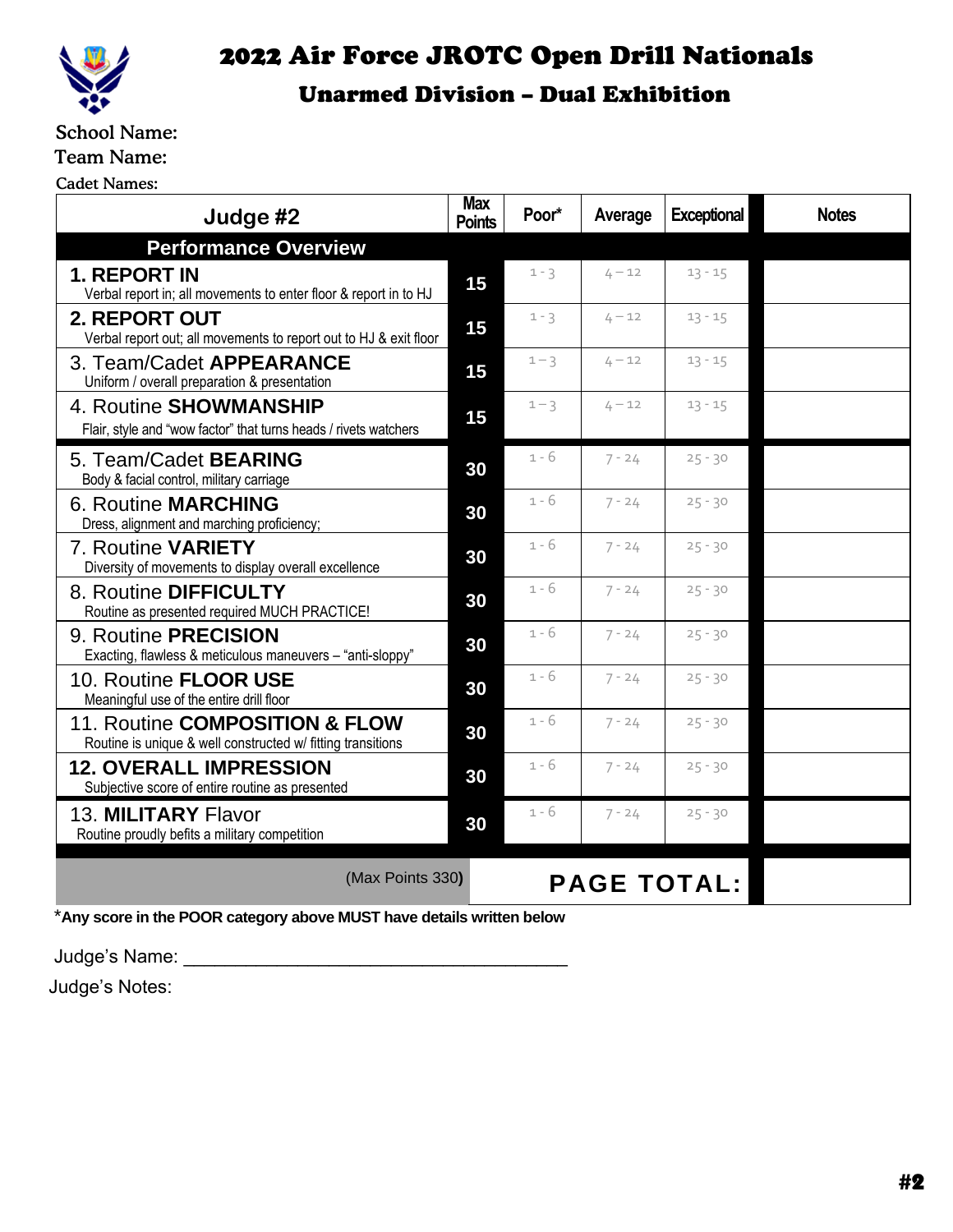

## 2022 Air Force JROTC Open Drill Nationals

### Unarmed Division – Dual Exhibition

### School Name:

Team Name:

Cadet Names:

| Judge #3                                                                                      | <b>Max</b><br><b>Points</b> | Poor*              | Average  | <b>Exceptional</b> | <b>Notes</b> |
|-----------------------------------------------------------------------------------------------|-----------------------------|--------------------|----------|--------------------|--------------|
| <b>Performance Overview</b>                                                                   |                             |                    |          |                    |              |
| <b>1. REPORT IN</b><br>Verbal report in; all movements to enter floor & report in to HJ       | 15                          | $1 - 3$            | $4 - 12$ | $13 - 15$          |              |
| 2. REPORT OUT<br>Verbal report out; all movements to report out to HJ & exit floor            | 15                          | $1 - 3$            | $4 - 12$ | $13 - 15$          |              |
| 3. Team/Cadet APPEARANCE<br>Uniform / overall preparation & presentation                      | 15                          | $1 - 3$            | $4 - 12$ | $13 - 15$          |              |
| 4. Routine SHOWMANSHIP<br>Flair, style and "wow factor" that turns heads / rivets watchers    | 15                          | $1 - 3$            | $4 - 12$ | $13 - 15$          |              |
| 5. Team/Cadet <b>BEARING</b><br>Body & facial control, military carriage                      | 30                          | $1 - 6$            | $7 - 24$ | $25 - 30$          |              |
| <b>6. Routine MARCHING</b><br>Dress, alignment and marching proficiency;                      | 30                          | $1 - 6$            | $7 - 24$ | $25 - 30$          |              |
| 7. Routine VARIETY<br>Diversity of movements to display overall excellence                    | 30                          | $1 - 6$            | $7 - 24$ | $25 - 30$          |              |
| 8. Routine DIFFICULTY<br>Routine as presented required MUCH PRACTICE!                         | 30                          | 1 - 6              | $7 - 24$ | $25 - 30$          |              |
| 9. Routine <b>PRECISION</b><br>Exacting, flawless & meticulous maneuvers - "anti-sloppy"      | 30                          | $1 - 6$            | $7 - 24$ | $25 - 30$          |              |
| 10. Routine FLOOR USE<br>Meaningful use of the entire drill floor                             | 30                          | $1 - 6$            | $7 - 24$ | $25 - 30$          |              |
| 11. Routine COMPOSITION & FLOW<br>Routine is unique & well constructed w/ fitting transitions | 30                          | $1 - 6$            | $7 - 24$ | $25 - 30$          |              |
| <b>12. OVERALL IMPRESSION</b><br>Subjective score of entire routine as presented              | 30                          | $1 - 6$            | $7 - 24$ | $25 - 30$          |              |
| 13. MILITARY Flavor<br>Routine proudly befits a military competition                          | 30                          | 1 - 6              | $7 - 24$ | $25 - 30$          |              |
| (Max Points 330)                                                                              |                             | <b>PAGE TOTAL:</b> |          |                    |              |

\***Any score in the POOR category above MUST have details written below**

Judge's Name: \_\_\_\_\_\_\_\_\_\_\_\_\_\_\_\_\_\_\_\_\_\_\_\_\_\_\_\_\_\_\_\_\_\_\_\_\_

Judge's Notes: